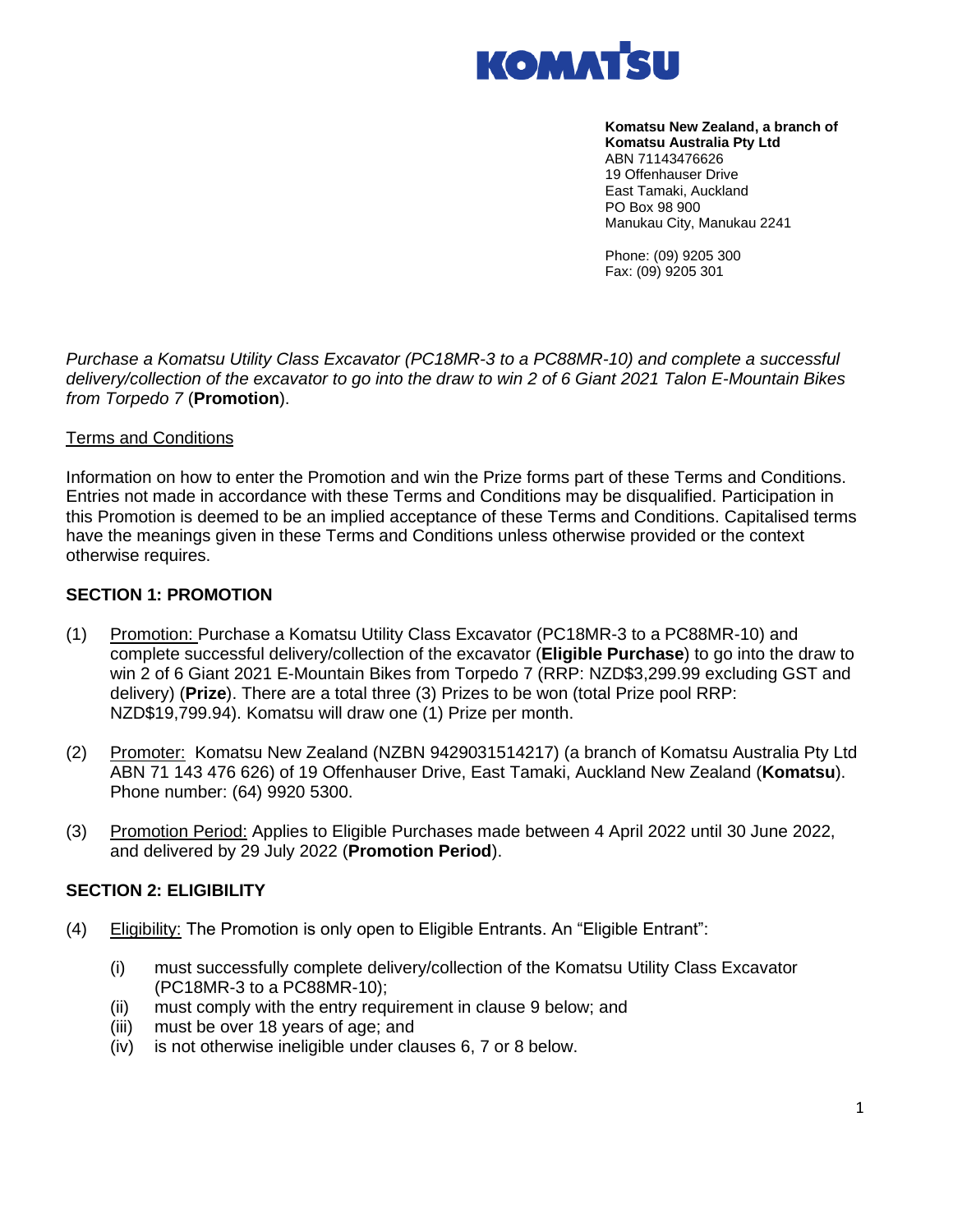- (5) Non-Eligibility: Individuals are not eligible to enter the Promotion or win the Prize if they are a director, manager or employee of Komatsu, or an agency of Komatsu directly associated with the Promotion, or if they are an immediate family member of such director, manager or employee. Fleet purchases are also excluded from entry into the Promotion.
- (6) Incorrect Contact Details: In addition to any other eligibility requirement in these Terms and Conditions, if any contact details provided to Komatsu are incorrect, Komatsu reserves the right, in its sole and absolute discretion, to determine the identity of the Eligible Entrant.
- (7) Verification: Komatsu reserves the right, at any time, to verify the validity of entries and the validity of entrants to qualify as Eligible Entrants (including the right to confirm and verify an entrant's identity and address) and to disqualify any entrant who submits an entry that is not in accordance with these Terms and Conditions or who tampers with the entry process. Errors and omissions may be accepted at Komatsu's discretion. Failure by Komatsu to enforce any of its rights at any stage does not constitute a waiver of those rights.

# **SECTION 3: ENTRY TO THE PROMOTION**

- (8) Purchase a Komatsu Utility Class Excavator (PC18MR-3 to a PC88MR-10) and complete successful delivery/collection of the excavator during the Promotion Period to go into the draw to win 2 of 6 Giant 2021 E-Mountain Bikes from Torpedo 7 (RRP: NZD\$3,299.99 excluding GST and delivery). There are three (3) Prizes in total to be won (total Prize pool RRP: NZD\$19,799.94).
- (9) One (1) entry to the draw will be provided per Eligible Transaction regardless of the amount of Komatsu Utility Class Excavator's purchased in a single order. Should an Eligible Entrant make more than one Eligible Purchase during the Promotion Period, they will receive one (1) additional entry per Eligible Purchase up to a maximum of three (3) entries per month.

## **SECTION 4: RESULT**

(10) Draw: There are three (3) Prizes in total to be won. Subject to clause 11, the first valid entry drawn each month will win the Prize. Komatsu will conduct three draws – one (1) draw in July, August and September. The winner will be selected using a random name generator at 11am on 11 July 2022, 8 August 2022 and 12 September 2022 NZDT at 19 Offenhauser Drive, East Tamaki, Auckland New Zealand.

## **SECTION 5: PRIZE**

- (11) Prize Value: The total Prize pool is valued at NZD\$19,799.94 (excluding GST and delivery). Komatsu takes no responsibility for any variation in the Prize value.
- (12) Prize Conditions: The Prize is subject to the following conditions:
	- (a) No exchange of Prize: The Prize cannot be exchanged or redeemed for cash. Acceptance of the Prize is subject to, and conditional on, the Prize winner or their approved nominee being able to lawfully accept the Prize. If for any reason, the Prize winner cannot take the Prize, then the Prize may be forfeited and no compensation will be paid in lieu.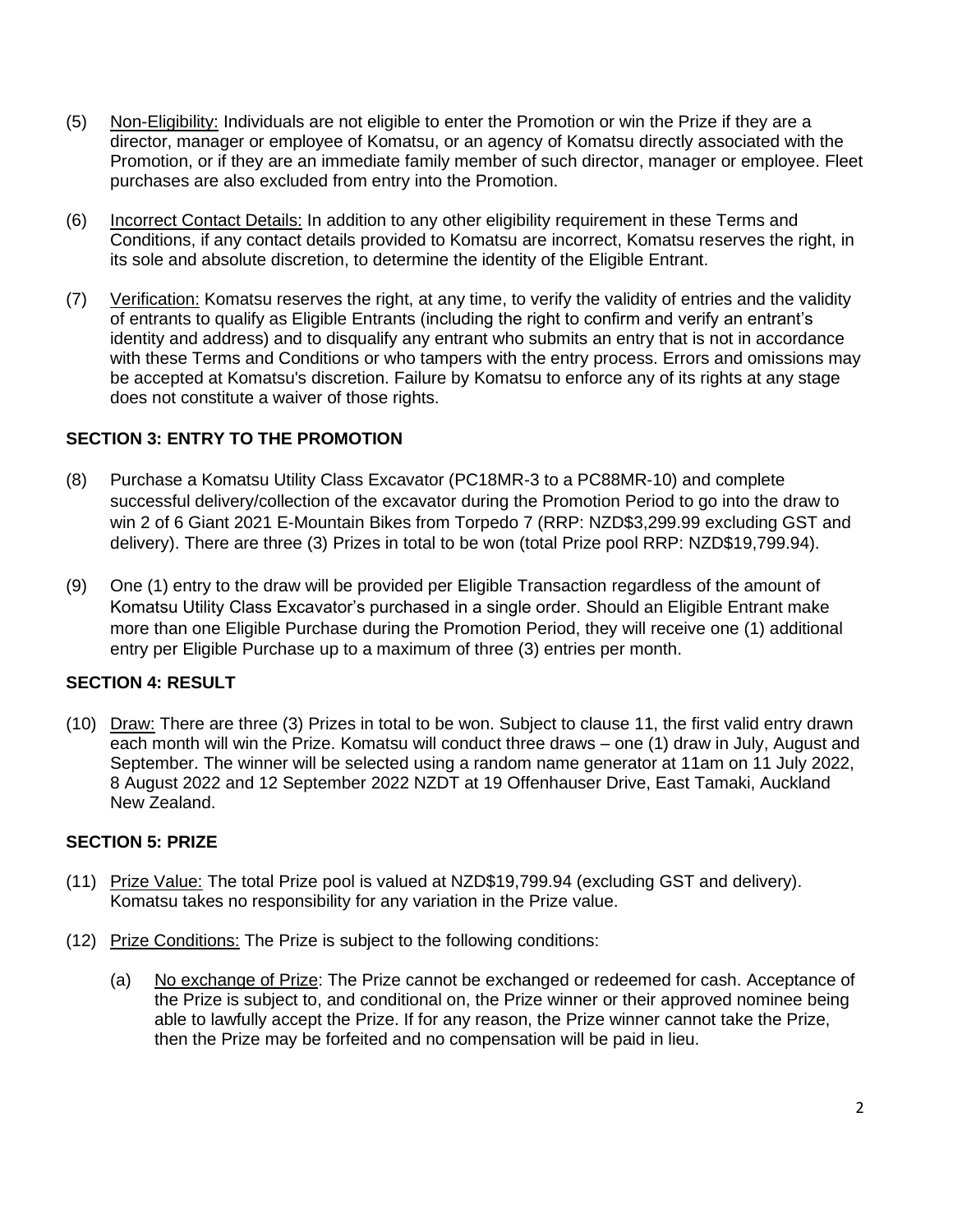- (b) Ancillary Costs: Unless specified or authorised by Komatsu, ancillary costs are not included in the Prize and are the responsibility of the Prize winner. All other expenses including additional luggage check-in, extra options or upgrades, ground transport, all other transfers, meals and beverages, gratuities, applicable taxes, hotel service charges, airport taxes, surcharges, travel and medical insurance, additional spending money, personal expenses, souvenirs, upgrades, incidentals and expenses not expressly specified herein are the sole responsibility of the winner. The Prize winner may be required to present their credit card at time of accommodation check in.
- (c) Taxes: If the Prize or receipt of it incurs a tax liability, the Prize Winners are liable for payment of such tax.

# **SECTION 6: PRIZE WINNERS**

- (13) Contact: The respective Prize Winners will be notified on 11 July 2022, 8 August 2022 and 12 September 2022 via their nominated email address and Prize Winners names will be posted on the Komatsu New Zealand website and social media, the Prize will then be posted to the winners nominated address.
- (14) Acceptance: The Prize Winners must accept the Prize. If a Prize Winner does not accept the Prize, Komatsu may determine another Prize Winner in its absolute discretion. In the event of an unclaimed prize, the prize will be redrawn on 18 July 2022, 15 August 2022 and 19 September 2022 at 19 Offenhauser Drive, East Tamaki, Auckland New Zealand. The winners of the redraw will be notified by email within two (2) business days of the redraw. Komatsu reserves the right to determine another Prize Winner at its discretion.
- (15) Winner Publicity: In accepting the Prize, a Prize Winner agrees to participate in any publicity arrangements made by or on the behalf of Komatsu. A Prize Winner further acknowledges and agrees that Komatsu has the right to publicise their name, the State or Territory in which the Winner ordinarily resides, photograph, likeness and/or voice in any language and in any media (whether now known or later devised) throughout the world in perpetuity without restriction in respect of this Promotion and any products manufactured, distributed and/or supplied by Komatsu, without any payment being made to them.

## **SECTION 7: GENERAL CONDITIONS**

- (16) Lost, Delayed Communication: Komatsu will not be responsible for any delayed, lost or misdirected communications.
- (17) Tax: Prize Winners are advised that Tax implications may arise from their Prize winning and they should seek independent financial advice prior to the acceptance of the Prize.
- (18) Release: To the fullest extent permissible by law, each entrant in the Promotion including without limitation the Eligible Entrant, the Prize winner (and any nominee), releases Komatsu from any claim, loss, damage, expense (including any claim for legal expenses), cost or charge sustained or in any way incurred by such entrant in connection with the Prize or their participation in the Promotion. Komatsu, its related bodies corporate, its or their officers, employees and agents will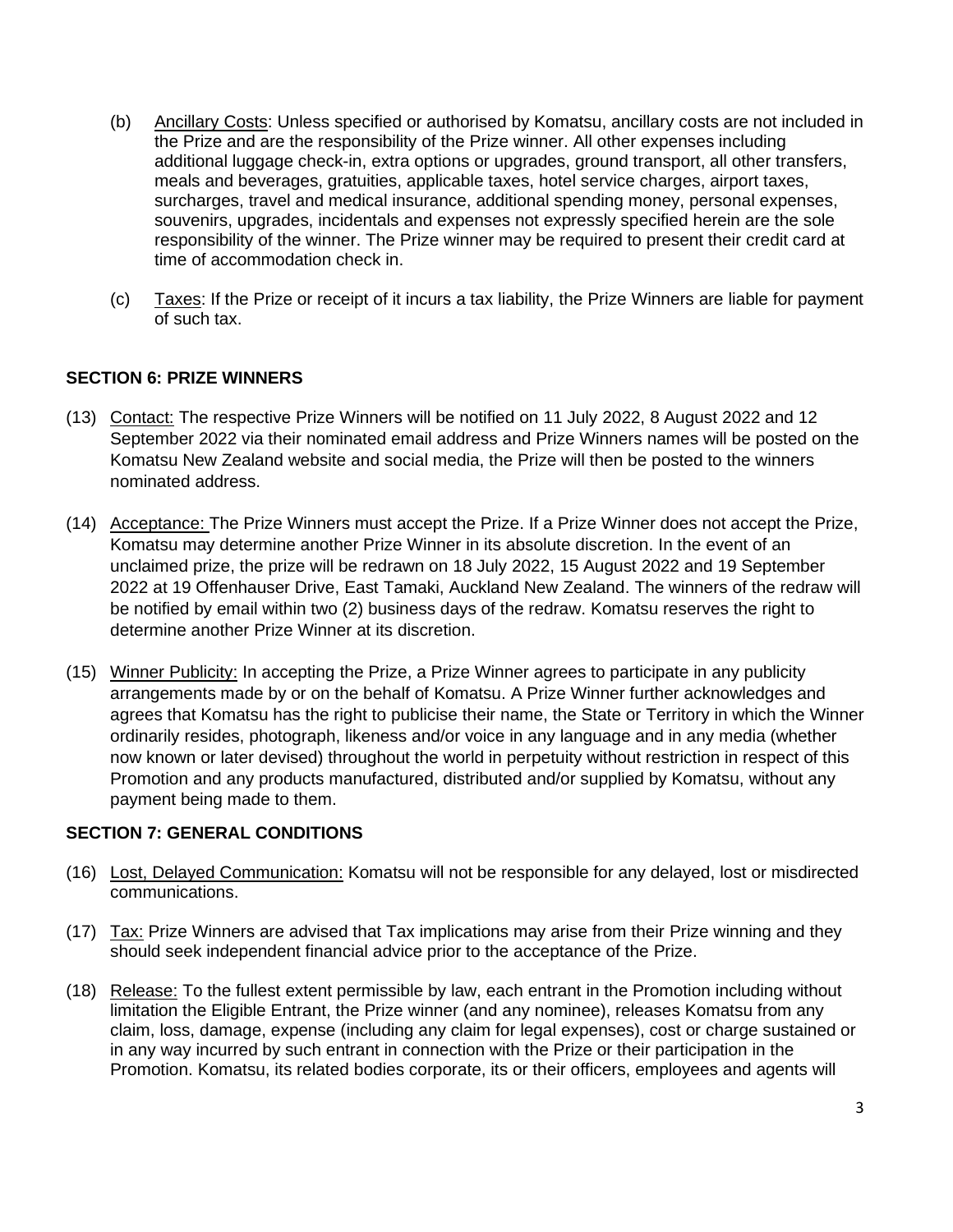not be liable for any loss, damage or personal injury whatsoever (including but not limited to direct, indirect and consequential loss) suffered or sustained in connection with this Promotion, the implementation of this Promotion, or the use of any prize, except for any liability which cannot be excluded by law. Nothing in these Terms and Conditions limits, excludes or modifies or purports to limit, exclude or modify the statutory consumer guarantees as provided under the *Consumer Guarantees Act 1993* as well as any other implied warranties or similar consumer protection laws in New Zealand.

- (19) Force Majeure: Komatsu will not be responsible for any act, omission, failure or delay by Komatsu that is due to an act of God, riots, acts of terrorism, storms, fire, any labour or industrial dispute, any strike, and other acts, which are not reasonably within the control of Komatsu. In addition, if this Promotion is otherwise interfered with in any way or is not capable of being conducted as reasonably anticipated due to any reason beyond the reasonable control of Komatsu, subject to State legislation and written regulatory directions, Komatsu reserves the right to cancel, terminate, modify or suspend the Promotion or disqualify any entrant.
- (20) Cancellations: All Prizes are subject to availability. In the event that the Prize or any part of the Prize becomes unavailable due to circumstances beyond Komatsu's reasonable control, Komatsu reserves the right to provide a similar product to the same or greater value as the original prize or no Prize at all, subject to any applicable laws or written directions made under applicable legislation. Komatsu reserves the right to vary or cancel this Promotion at any time in its absolute discretion, at any time without notice.
- (21) Disputes: In the event of a dispute, the decision of Komatsu is final and binding, and no correspondence will be entered into.
- (22) Jurisdiction: This Promotion is only available in New Zealand.
- (23) Currency: All prices are stated in New Zealand dollars, represent the recommended retail price or, in the absence of a recommended retail price, the prevailing market price to the best of Komatsu's knowledge and includes GST.
- (24) Release: As a condition of accepting the Prize, a Winner (and their nominee, if applicable) may be required to sign legal documentation as and in the form required by Komatsu and/or Prize supplier in their absolute discretion, including but not limited to, a legal release and indemnity form.
- (25) Waiver: To the full extent permitted by law, Komatsu is not liable for any delay, death, injury, damages, expenses, or loss whatsoever (whether direct or consequential) to persons or property as a result of any person entering into the Promotion or accepting or using any Prize, including without limitation non-receipt of any Prize and the Prize winner's failure to comply with the terms and conditions (if any) specified by any third party. The Winner takes the Prize entirely at his/her own risk and indemnifies Komatsu and Torpedo 7 in respect of any claim for any accident, injury, property damage or loss of life that may occur in connection with the prize. The Winner is responsible for all insurance, tax or other costs that may be associated with the Prize. Where the Prize has associated terms and conditions the Winner.
- (26) Information: Komatsu is not responsible for any incorrect or inaccurate information, or for any failure of the equipment or programming associated with or utilised in the Promotion, or for any technical error that may occur in the course of the administration of the Promotion. Komatsu assumes no responsibility for any error, omission, interruption, deletion, defect, delay in operation